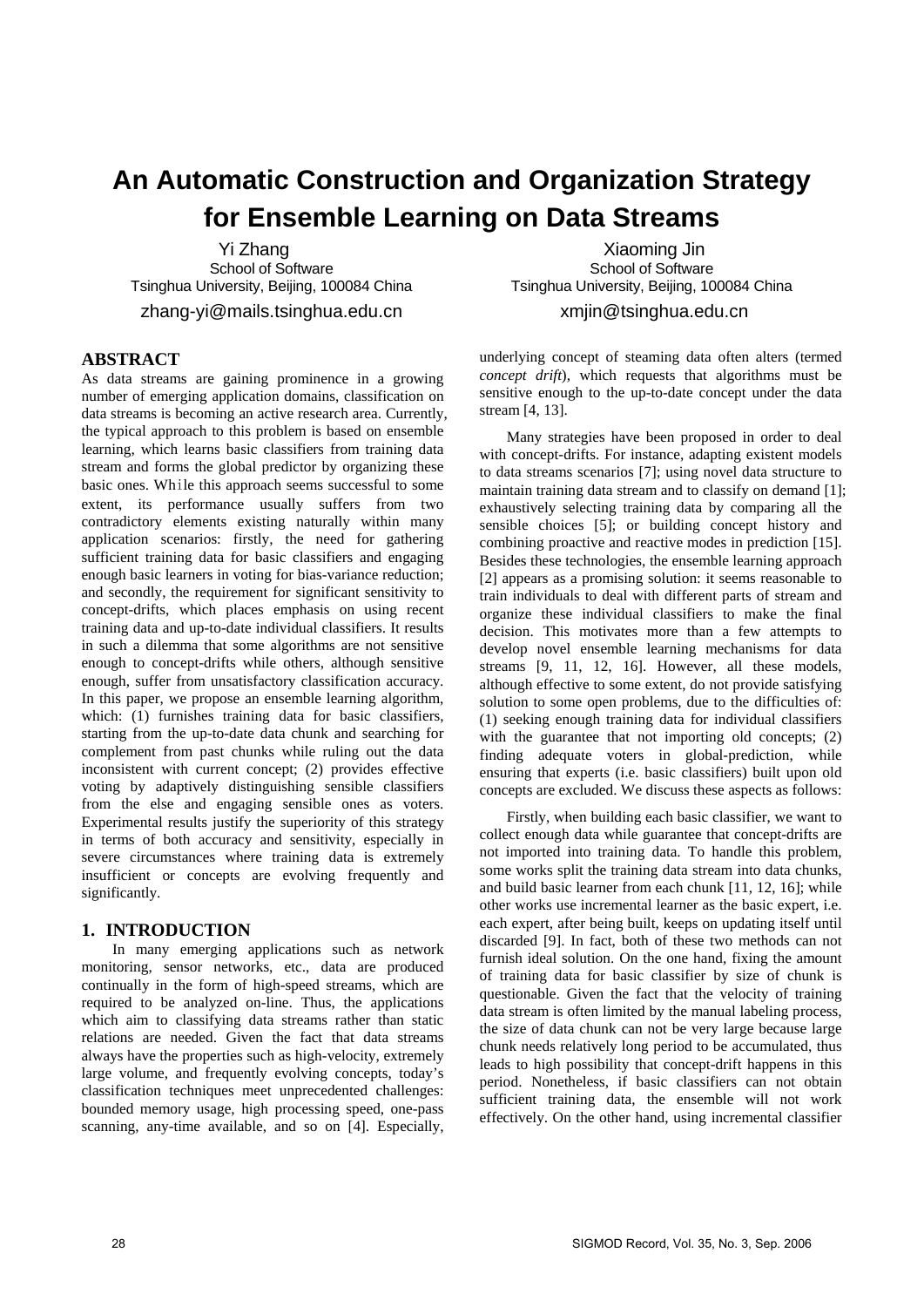also suffers from some flaws. It is true that allowing each individual expert to adjust itself according to future training data is beneficial to this individual [9]. But this approach has negative effects on the whole ensemble: when an old learner is incompatible with the latest concept, the most optimal policy is discarding it and allowing the "right ones" to make decision, rather than adjusting (if possible) the elder, which actually postpones its retirement. Moreover, though incremental learning gives the individual the chance for improving itself, the bias can not be completely corrected in that the learner is built from old data and merely "update" itself based on newcome data.

Secondly, when using basic classifiers to form global predictor, we want to engage adequate voters in final decision for the sake of bias-variance reduction [2], while ensure that outmoded classifiers are obviated. Although recent works place much stress on this point, none of them can make good balance. In [11], the global prediction is made by majority voting among *N* "high quality" individuals. The drawback of this method is clear-cut: Only after more than *N*/2 members in ensemble mastery the new concept (which needs at least *N*/2 new data chunks after concept-drift occurs), the majority voting will make correct prediction. Thereafter, some works focus on improving voting's sensitivity to concept-drift [9, 12]. For example in [9]: (1) the ensemble is composed of classifiers whose "quality" larger than an threshold  $q_0$  rather than uses fixed amount of basic classifiers; (2) The global prediction is based on weighted voting rather than majority voting. Although this approach improves ensemble's sensitivity to concept-drift, it still has problems. First of all, *q0* is difficult to choose: we want good voters, but we also need enough voters. Second of all, weight-based voting can not eliminate the negative effect of out-of-date experts ---- they still can overwhelm the sensible ones by larger total weight. Since neither of majority voting and weight-based voting can produce sensitive ensemble, the "apparently" substituted way is "trusting in" the best rather than voting by the masses [16]. Whereas, simply engaging the best classifier will lose important advantage of voting-based ensemble: bias and variance reduction [2]. In fact, when using some unstable learners such as C4.5 [10], votingbased ensemble such as bagging can improve the accuracy by dramatically reducing variance [2, 3]. Even for stable classifiers such as naïve Bayes [8], voting strategy as boosting [6] has positive effect by decreasing bias [2].

In this paper, we propose a dynamic ensemble learning algorithm, termed Dynamic Construction and Organization (DCO), which concentrates on these two difficulties. The contributions and key ideas of this work are: (1) the *individual-construction strategy* which provides training data for basic classifiers, starting from the latest data chunk and searching complement from history while excluding the data inconsistent with current concept; (2) the *global-* *prediction policy* which offers effective voting by adaptively differentiating between sensible experts and the else and engaging sensible ones as voters. Experimental results show that our ensemble approach achieves high accuracy and remains sensitivity to concept-drifts.

This paper is organized as follows. Section 2 describes our approach, section 3 provides the experimental results, and section 4 concludes the paper.

# **2. Dynamic Construction and Organization Strategy for Ensemble Learning**

In this section, we put forward our DCO (Dynamic Construction and Organization) approach. After introducing the problem definition and framework of the algorithm, we mainly focus on the individual-construction and global-prediction strategies. It is assumed that training data and testing data are given as data streams, termed *S* and *T* in our paper, respectively. Data items in *S* are divided into data chunks, with size of *chunkSize*. As a rule, we set the latest chunk from *S* as evaluation dataset. When future chunk is available, current evaluation dataset can be used as training chunk and the coming chunk is set as new evaluation dataset. The algorithm framework is: (1) when a new training chunk is available, we use *individualconstruction* strategy to create a new basic classifier from this chunk plus the old chunks; (2) we set the most recent *N* basic classifiers as the ensemble; (3) for each test point, we use the ensemble to classify the data based on *globalprediction* strategy.

# **2.1 Individual-Construction Strategy**

Table 2 shows our *Individual-Construction Strategy* which pursues a balance between data sufficiency and sensitivity, especially when single chunk is not enough for training basic learner. Function *create* is depend on the basic learner. In this paper, we have tested both C4.5 [10] and naïve Bayes [8], see section 3 for details. What is more, there are two additional functions, *dataSelect* and *outperform*, discussed in following subsections.

## **Table 2. Individual-construction strategy**

| Input:                                              |
|-----------------------------------------------------|
| $D_n, D_{n-1}, \ldots, D_1$ : data chunks available |
| Output:                                             |
| $C_n$ : resulting new expert                        |
| Variable:                                           |
| D: training data for new basic learner              |
| selected data from old chunk:                       |
| $C_n$ ': alternative expert                         |
|                                                     |
| $D \leftarrow D_n$                                  |
| $C_n \leftarrow \text{create}(D)$                   |
| for $i = n - l$ to 1                                |
| $\triangle \leftarrow$ dataSelect (D <sub>i</sub> ) |
| $C_n' \leftarrow \text{create } (D + \triangle)$    |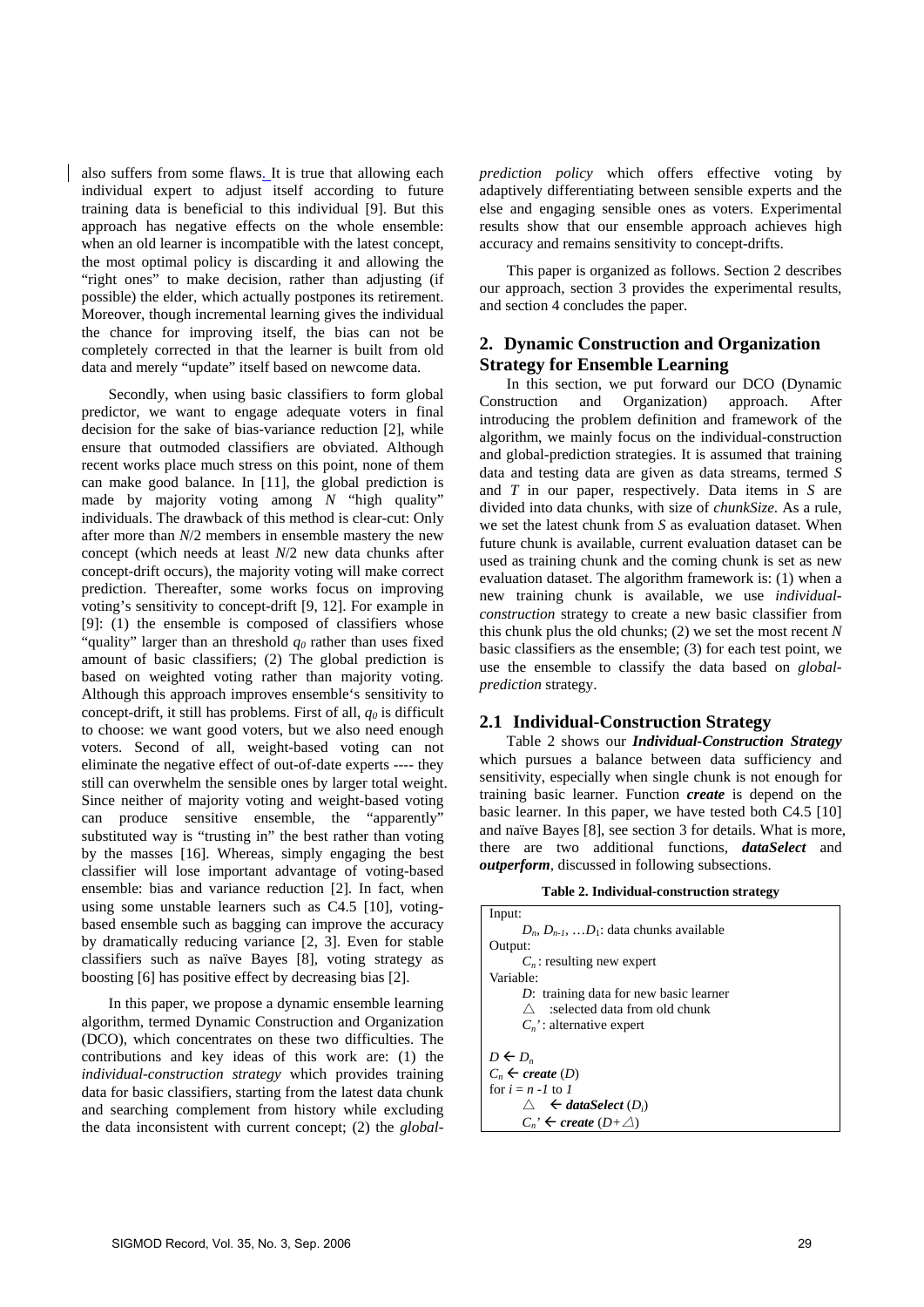| if <i>outperform</i> $(C_n, C_n)$ |
|-----------------------------------|
| $C_n \leftarrow C_n'$             |
| $D \leftarrow D + \triangle$      |
| else                              |
| return $C_n$                      |
| end-if                            |
| end-for                           |
| return $C_n$                      |

# *2.1.1 Data Selection Function*

This function aims at selecting complementary data for *D*. Here we assume no concept-drift in *Di*  (*outperform* will deal with concept-drift). But even under stationary concept, unselectively importing old data is harmful because (1) it makes the learner over-fit the old part; (2) unnecessarily large amount of training data slows down the learning. In this sense, we define the *dataSelect* as choosing: (1) data in  $D_i$  that are misclassified by  $C_n$ , plus (2) data that are misclassified by previous learner  $C_{n-1}$ . Choosing data misclassified by  $C_n$  is based on the hypothesis that  $C_n$  has not mastered this part of data and thus needs further learning. The idea of importing data misclassified by  $C_{n-1}$  is inspired by Boosting [2, 6]: each learner puts emphasis on the "difficult" part for its predecessor. From this perspective, *dataSelect* may bring additive benefits in two aspects [2, 6]: (1) reducing bias; (2) augmenting the diversity among individuals. Both of these will improve the performance of ensemble.

#### *2.1.2 Evaluation Function*

*Outperform* evaluates  $C_n$  and  $C_n$ <sup>'</sup>, and makes decision that whether importing  $\triangle$  to *D* is sensible. Since  $\triangle$  is made up of misclassified data, we must be wary of two possibilities: (1) Misclassification caused by concept-drift; (2) Misclassification caused by noise. In these two cases, introducing such misclassified data will do harm to training. Furthermore, when improvement is insignificant, importing should also be stopped for the sake of efficiency.

The process for evaluating  $C_n$  and  $C_n$ ' is as follows: Firstly, compute the prediction accuracy of  $C_n$  and  $C_n$ <sup>'</sup> (termed *p* and *p'*, respectively) based upon evaluation dataset. Secondly, calculate lower-bound (termed *low* and *low'*) for *p* and *p'* under confidence *conf*, according to equation (1). Thirdly, if and only if  $low'$ −*low* >  $\varepsilon$  holds for threshold  $\mathcal E$ , we judge that  $C_n$ ' *outperform*  $C_n$ .

$$
low = \left( p + \frac{z^2}{2V} - z \sqrt{\frac{p}{V} - \frac{p^2}{V} + \frac{z^2}{4V^2}} \right) / \left( 1 + \frac{z^2}{V} \right) (1)
$$

In equation (1), *z* satisfies  $P(X \ge z) = \text{conf}$  under normal distribution and  $V = chunkSize$ . The intuition of this equation is: given a prediction accuracy *p* based on a test set of size  $V$ , we assume  $p$  is a random variable that has mean *m* and standard deviation  $\sqrt{m(1-m)/V}$ . Then (2) holds, which naturally leads to (1) where *low* is one solution of *m*.

$$
P\left(-z < \frac{(p-m)}{\sqrt{m(1-m)/V}} < z\right) = \text{conf} \tag{2}
$$

## **2.2 Global-Prediction Strategy**

In section 1, we have reviewed different policies to organize global predictor, such as majority voting, weightbased voting and select-best. In fact, the ideal strategy should strike a balance between these choices. On one hand, it should retain the benefits of voting by masses rather than simply select the best individual. On the other hand, we want the sensible experts to dominate the voting, thus render the global predictor sensitive to concept-drift.

#### *2.2.1 Dynamic Voting*

Our strategy is based upon the fact that we only want to divide the ensemble into two categories: the "good enough" experts and the else. Since we assume merely two categories in basic learners, it is reasonable to expect certain simple method to "judge good and evil in such a melodrama". Here we put forward an efficient procedure to choose voters from ensemble.

(1) Sort *N* basic classifiers in ensemble according to their accuracies on evaluation dataset.

(2) Among *N*-1 distances between sorted classifiers, find the maximal one.

(3) The maximal distance naturally divides the learners into two groups.

(4) Engage the "better" group as voting group.

The time complexity of this procedure depends on sorting step, which is trivial when *N* only refers to the capacity of ensemble. Furthermore, this procedure is executed only when the evaluation dataset is replaced by new chunk (the ensemble will be updated at the same time). Based on this voting policy, choosing ensemble capacity *N* is easy ---- we can choose a larger quantity than other voting-based algorithms, for the reason that outmoded experts in ensemble will be excluded from voting group by our dynamic voting. It will benefit in two aspects: (1) Under stationary concept, large ensemble furnishes sufficient voters; (2) In concept-drift scenario, large ensemble offers more opportunities for finding sensible experts, especially when concept switches in a repeated way.

#### *2.2.2 Discussion: Other Choices?*

Now we discuss that whether some other simper strategies can be used instead of our dynamic voting: (1) "select best-*k*": For *N* experts in ensemble, select *k* best experts as voters. (2) "Performance threshold": according to a threshold  $p_0$ , define experts in ensemble whose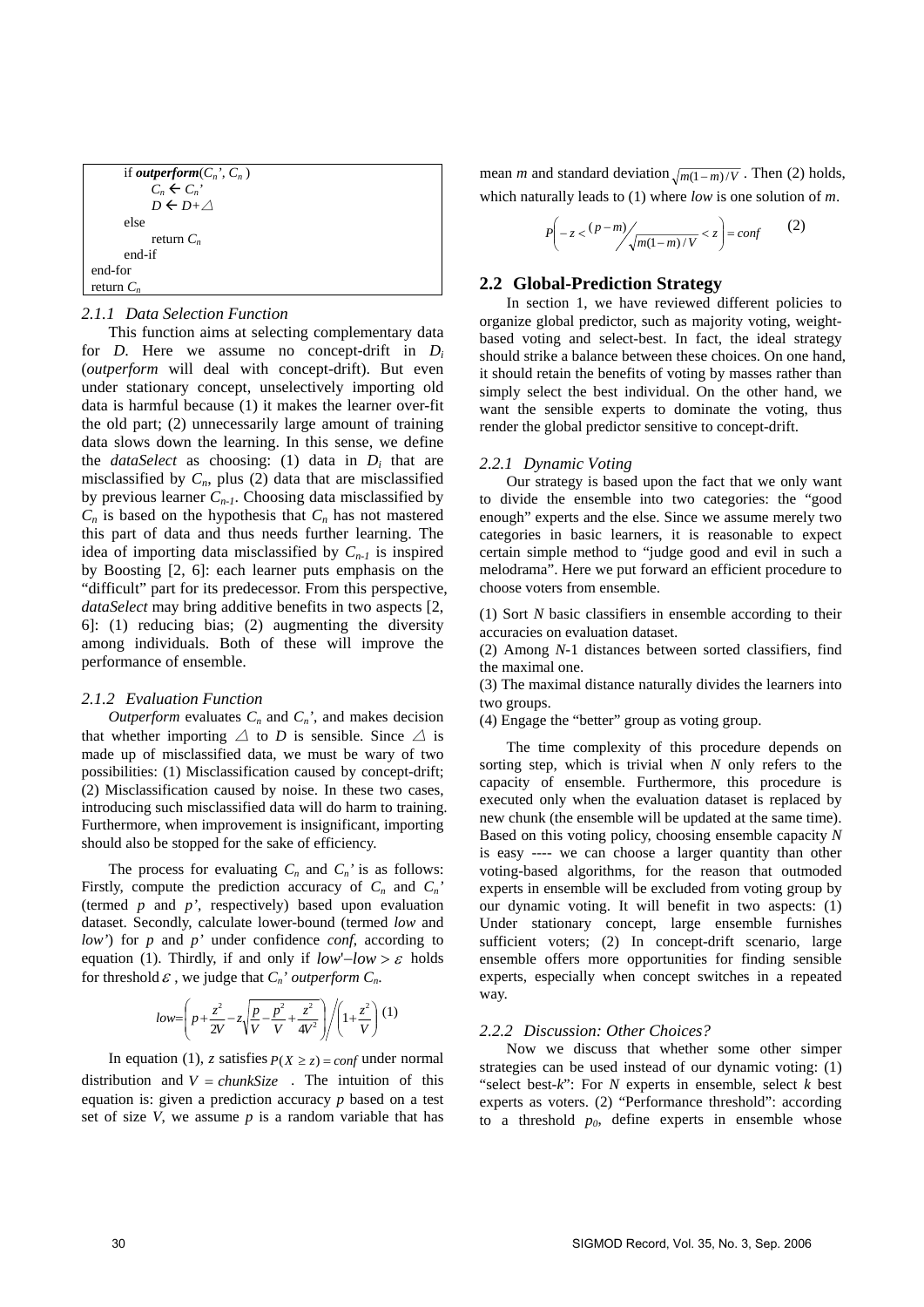accuracies higher than  $p_0$  as voters. Firstly, the "select best*k*" policy aims at retaining the sensitivity of "select-best" policy and gaining the benefits of voting. Nonetheless, this strategy is obviously incompetent in that it is actually the similar with "majority voting" where  $N = k$ , whose flaws have been discussed in Section 1. Secondly, the "performance threshold" is not an ideal approach, either. In fact, we can not decide this threshold in order to divide the ensemble into "sensible" ones and the else: (1) Performance of basic classifier changes dramatically on different classification problems. (2) It is unknown that to what extent the concept-drift will degrade the performance of outmoded experts and where should we set this threshold.

#### **3. Empirical Study and Results**

This section presents the results of our experimental evaluation of the proposed method. The goal of our experiments is to demonstrate the ability of our algorithm to: (1) handle data insufficiency when training basic classifiers; (2) form effective voting; (3) keep sensitive to concept-drifts.

#### **3.1 Dataset and System Implementation**

To determine the performance of our algorithm on problems involving concept-drifts, we design the problem in which each data points has three attributes *x*, *y*,  $z \in R$ , randomly sampled from range [0, 10]. The data point that satisfies the target concept  $x^2 + y^2 + z^2 < r^2$  is labeled by 1. Otherwise the item will be labeled as 0. Radius *r* is used to control the concept-drifts. Experiments are implemented on Weka toolkit [14].

#### **3.2 Concept-drift Tests and Results**

Four algorithms are tested: (1) SEA: algorithm in [11]; (2) DWM: algorithm in [9]; (3) DCS: algorithm in [16]; (4) DCO: our algorithm. DWM does not take part in *Test1* and *Test2* since it must use incremental basic classifier. All results are averaged from 30 independent runs.

(1) *Test1*: Testing SEA, DCS, and DCO based on C4.5, *chunkSize* = 50.

(2) *Test2*: Testing SEA, DCS, and DCO based on C4.5, *chunkSize* = 100.

(3) *Test3*: Testing SEA, DCS, DCO and DWM based on Naïve Bayes, *chunkSize* = 50.

(4) *Test4*: Testing SEA, DCS, DCO and DWM based on Naïve Bayes, *chunkSize* = 100.

The procedure of experiment is: There are entirely 50 *chunkSize* training data points. For the first fourth the radius *r* in target concept is 9; for the second  $r = 11.5$ ; for the third  $r = 8.5$ ; for the last  $r = 11$ . For each fourth, we randomly generate a testing dataset of 2500 data points on corresponding radius. Each time after *chunkSize* training



**Figure 2: Results of** *test 2***.** 

data points are offered, we test all the algorithms using appropriate testing dataset. For our algorithm, *conf* = 0.9 and  $\mathcal{E} = 1\%$  in *outperform* function. For all algorithms with fixed-size ensemble, we set  $N = 50$ . Other parameters are set according to original papers. See Fig.1~Fig.4 for results, the analysis of these results is as follows:

(1) **Prediction accuracy:** DCO has the best classification accuracy, and this advantage appears more evident when the size of data chunk is limited (*chunkSize* = 50). Such superiority dues great part to our novel strategies for individual-construction and global-prediction. In one sense, the former policy guarantees the sufficiency of training data for basic learners, augments the diversity among individuals, and reduces the bias of basic learners. In another sense, the latter strategy strikes a balance between the quantity of voters and the quality of voters, and thus renders the voting process much more effective in terms of variance-reduction.

(2) **Sensitivity for concept-drift:** DCO and DCS are quite sensitive to concept-drift: they recover from misclassification very fast; DWM is not as sensitive as DCO and DCS, but still much better than SEA. DCS's sensitivity obviously dues to its "select-best" policy; DCO relies on dynamic voting to exclude outmoded experts, thus remains as sensitive as DCS; DWM uses weighted-based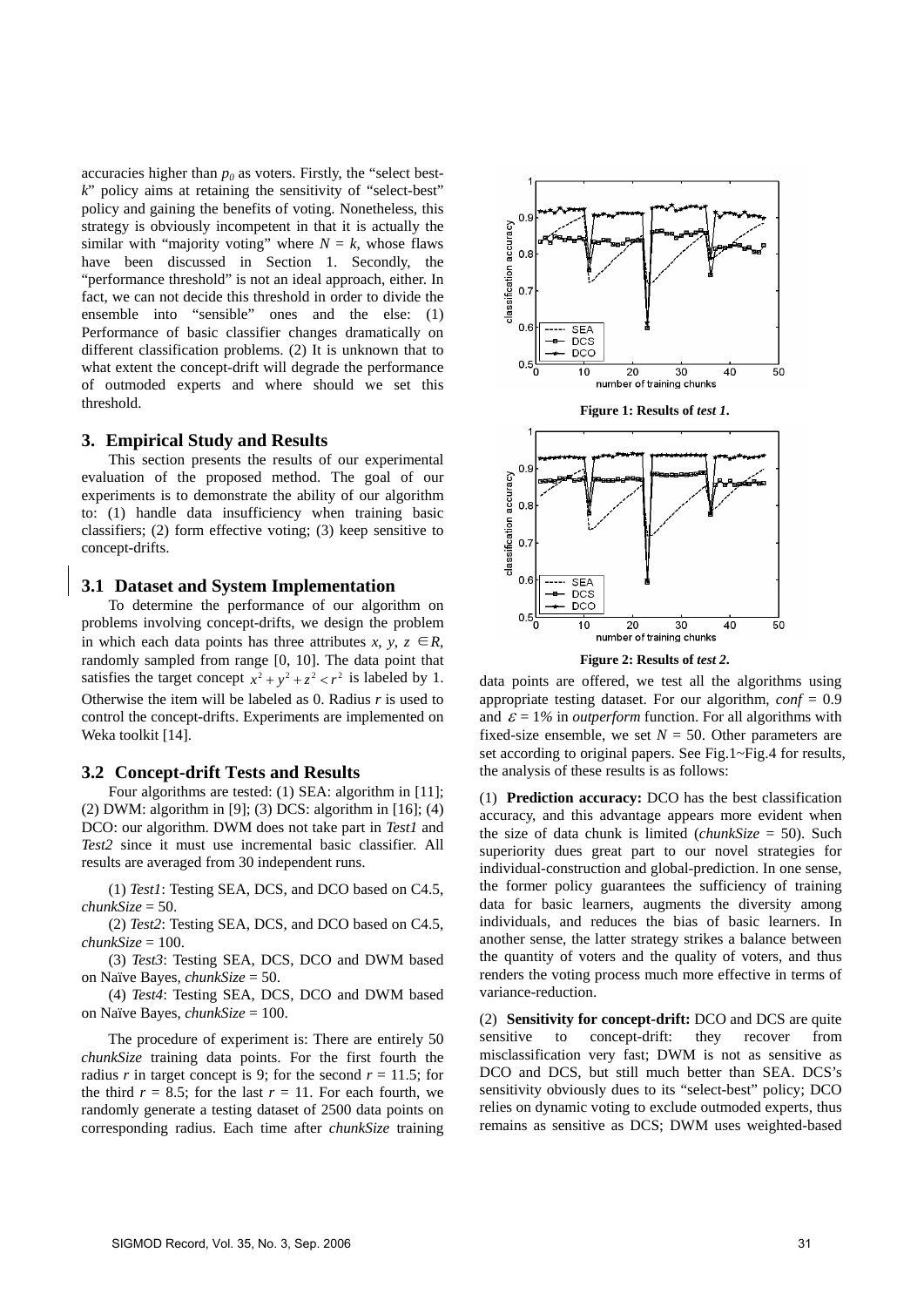

**Figure 4: Results of** *test 4***.** 

voting, and does not fix the capacity of ensemble, therefore has better alertness than SEA, which engages majority voting on fixed amount of voters in ensemble.

(3) **DCS and basic learner:** DCS algorithm performed much better under naïve Bayes than using C4.5, because the former is a stable basic learner which is not in dire need of voting to reduce its variance. However, using unstable classifiers such as C4.5, DCS will appear ineffective. Furthermore, DCO beats DCS even based on naïve Bayes, since DCO enhances data sufficiency, individual diversity, and further reduces the bias-variance by dynamic voting.

(4) **Efficiency of algorithms:** We test the efficiency of the four algorithms, represented by the time consumed in their 30 independent runs and shown in Table 1. SEA is timeconsuming, especially when using Naïve Bayes. DCO is as efficient as DCS based on C4.5, and retains a reasonable speed on Naïve Bayes. In fact, the most complex part of DCO, the individual construction process mentioned in section 2.1, always stops after combining a few old blocks. Note that DWM used more time in test3 than in test4 since small data blocks lead to frequent creation of new classifers.

#### **3.3 Performance in Severe Circumstance**

What is more interesting is the performance of these algorithms in severe conditions: data insufficiency plus



**Figure 6: Results of** *test 6***.** 

frequent and sudden concept-drifts, where data insufficiency calls for the ability to seek enough data for training basic classifiers; and frequent abrupt concept-drifts require excluding old concepts from training data. We set *chunkSize* as 25. For totally 40 *chunkSize* training data points, concept-drift happens after each 4 chunks. The radius starts with  $r=8$ , switches between 8 and 12 (i.e.  $r=8$ , 12, 8, 12 …). For each concept, we randomly generate 2500 data points by corresponding radius. Each time after a chunk of training data is offered, we test all the algorithms using appropriate testing points. Other settings are similar with section 3.2. *Test5* concerns SEA, DCS, and DCO based on C4.5; *test6* measures SEA, DCS, DCO and DWM on naïve Bayes. The results are shown in Fig. 5 and Fig. 6. We can observe that: (1) the individual-construction policy effectively handles the data insufficiency; (2) the dynamic voting strategy furnishes successful voting, while retains the sensitivity to sudden and frequent concept-drifts.

**Table 1. Efficiency of Algorithms** 

|                   | <b>SEA</b>   | <b>DCS</b>                 | <b>DCO</b>                | <b>DWM</b> |
|-------------------|--------------|----------------------------|---------------------------|------------|
| Test1             | 6min 11sec   | 1 min 4 sec                | 1min 39sec                |            |
| Test <sub>2</sub> | 8min 1sec    |                            | $1min$ 46sec $1min$ 51sec |            |
| Test <sub>3</sub> | 51min 9sec   | 3min 7sec                  | 14min 9sec   11min 5sec   |            |
| Test4             | 78 min 4 sec | $5\text{min} 21\text{sec}$ | 15min 3sec                | 6min 1sec  |